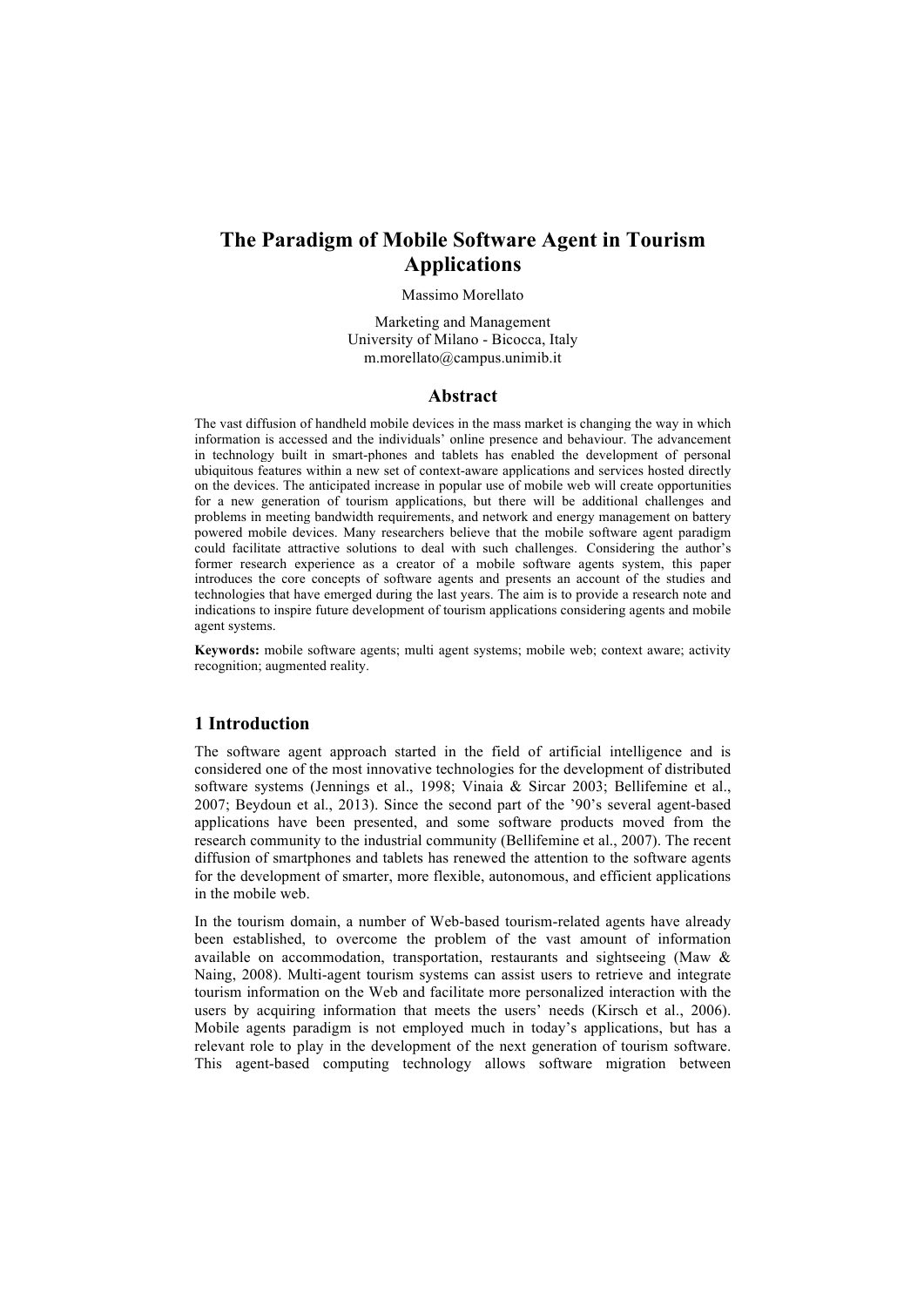interconnected sites, and offers interesting solutions in meeting bandwidth requirements, and network and energy management issues on battery powered mobile devices.

This research note aims to introduce the core concepts of software agent and mobile agent paradigm for inspiring future development of tourism applications in areas such as advanced distributed systems, mobile services, context-aware, e-market places, information retrieval and augmented reality.

# **2 The concept of Software Agent**

One of the earliest and probably the most accepted definition of software agent is the one provided by Wooldridge and Jennings in 1995: "an autonomous, self-contained, reactive, proactive, computer system, typically with central locus of control that is able to communicate with other agents via some Agent Communication Language" (p 115). An agent is a goal-oriented computer programme that reacts to its environment and runs without continuous direct supervision to perform some function for an end user or another programme. The concept of agent can be also extended from a single process to a computer system, to one which present attributes and characteristics related to:

- intelligence,
- self-adaptation,
- mobility,
- § cooperation/communication with other agents,
- interaction with human users,
- meta-information processing.
- knowledge representation.

Franklin and Graesser (1997) describe a taxonomy for autonomous agents and consider a number of definitions available in the literature for distributed computing and artificial intelligence. After a decade of continuous development, scholars consider the agent-orientation approach as a computing paradigm that combines concepts from artificial intelligence, distributed computing, expert systems, and extend the object orientation paradigm (Vinaia & Sircar, 2003). Many agent-based systems and agent platforms have been developed and researchers have explored key concepts of agent-based computing as well as issues related to agent management and the definition of message exchange interaction protocols. There is still a deficiency in open and closed standards for protocols and application programming interfaces, however, numerous efforts are emerging from various organizations and companies (Wang and Wang). The Foundation for Intelligent Physical Agents – FIPA is an example of attempting to draft specification for an Agent Communication Language and an ontology of services (FIPA, 1998). Within the mobile computing arena attention has been renewed on agent technology and its possible commercial applications.

# **3 Mobile Agent Paradigm**

A mobile agent is a composition of software and data that is able to autonomously "migrate" between different interconnected computers and continues its execution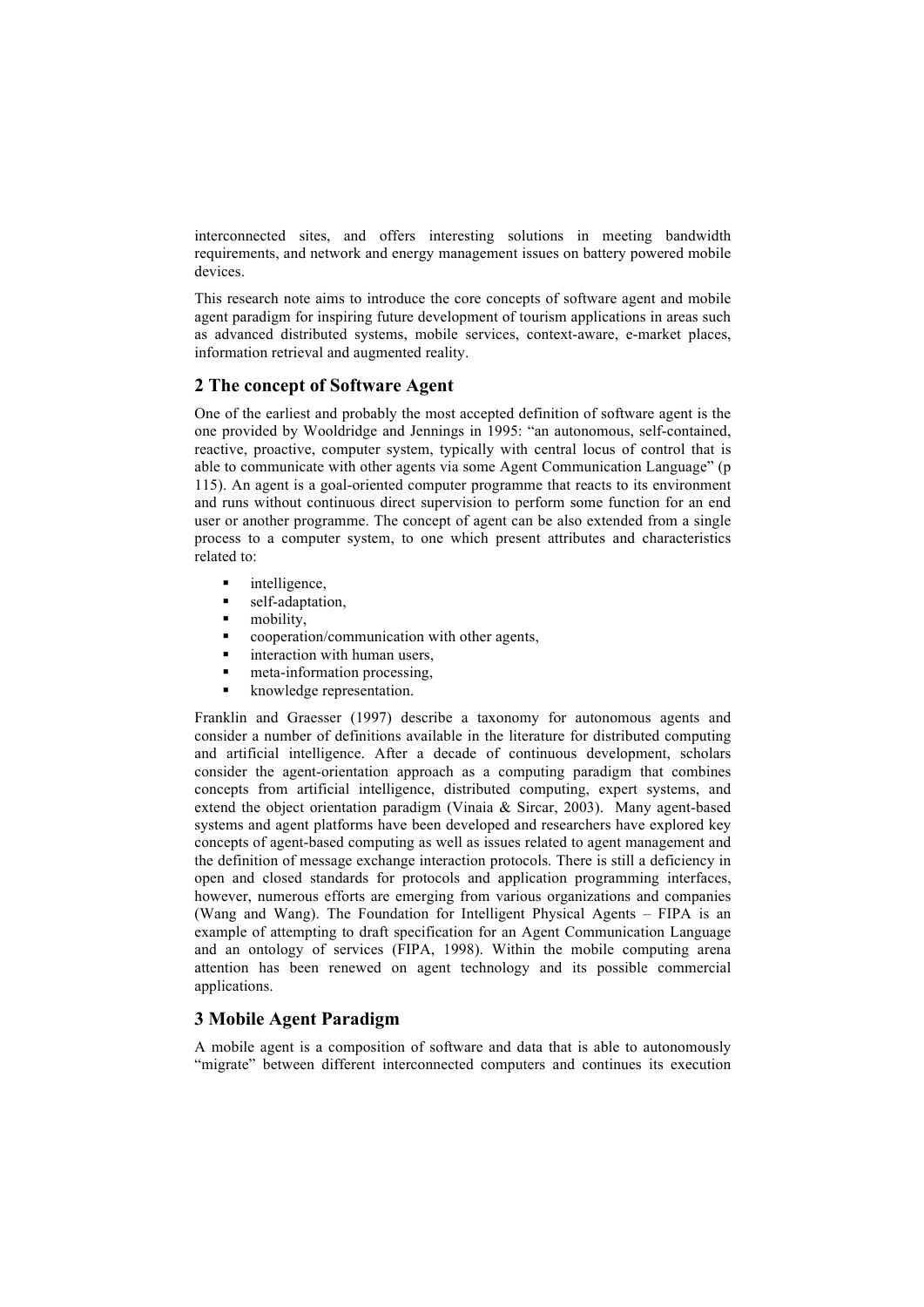after the migration (Magedanz & Eckardt, 1996; Mattern et al., 1997; Pham & Karmouch, 1998; Morellato, 2000)

In computer science code mobility is adopting different possible paradigms, such as "remote evaluation", "code on demand", and "mobile agent". Within the mobile agent paradigm, a software agent is able to interrupt its execution, relocate itself to a different computer, and continue its execution in the new destination. The execution context for a mobile agent can be provided by adopting specific programming languages or by installing an agent platform on the interconnected computers. Therefore the mobile agent concept encompasses the areas of artificial intelligence, networking, and operating systems (Vogler et al., 1998; Vinaia & Sircar, 2003).

Mobile agents are advantageous in that they consume fewer network resources than traditional code, because the agent moves the computation to the data, rather than the data to the computation. Figure 1 shows the different network usage for the communication overhead between a traditional client/server application and a mobile agent application. Considering the complex information retrieval from a data warehouse, the application in Figure 1.a uses the network for each query whilst the application in Figure 1.b migrates to the server and interacts locally.



Error! No text of specified style in document.**1.** Client/Server paradigm (a). Mobile Software Agents paradigm (b)

Mobile agents have advantages particularly in situations where the connectivity to the network is limited or subjected to bandwidth and latency problems. This is the scenario of modern mobile web where smart phones and tablets allow ubiquitous and discontinued access to the Internet by using WiFi, 3G and 4G standard. A mobile agent can be "injected" on the Net to conduct targeted Internet searches, retrieve information in large data warehouses, check and prioritize incoming e-mails, fill out e-forms, synchronize social networking profiles, monitor remote devices, assemble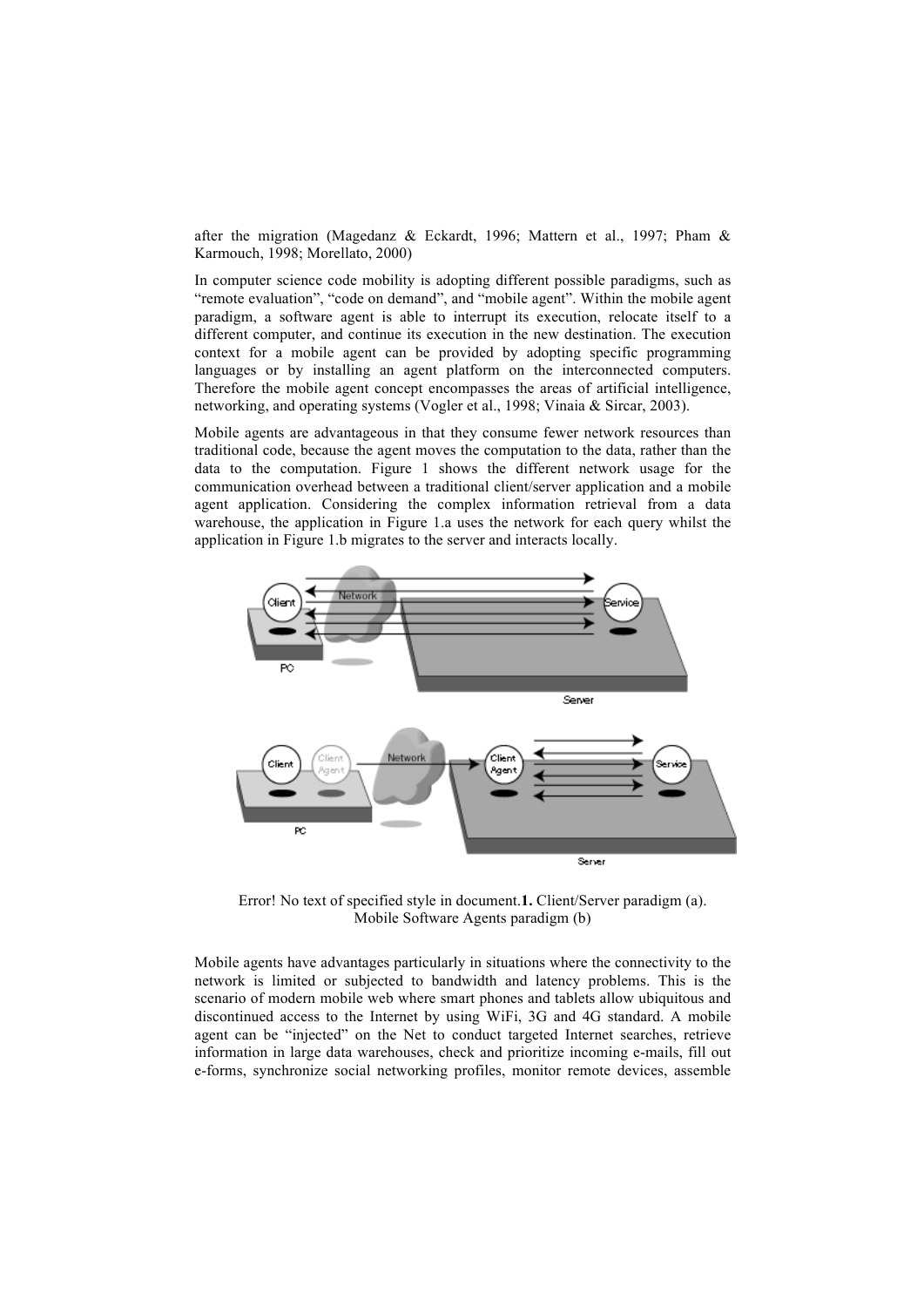customized news reports, find good deals in electronic commerce, and many other complex applications in financial, educational and even health care domains (Jennings, 2001; Wang and Wang, 2001; Chen and Liu, 2010).

### **3.1 How to implement mobile agents**

The agent mobility involves the migration of a process where two different types of migration are possible. (1) "*Strong migration,*" if the entire state of the process is freeze and transfer. This type of migration is very hard to implement because all internal registries need to be transferred and there is a hardware dependency. (2) "*Weak migration,*" if the state of the process is codified and reactivated by specific routines specifically designed.

The agent migration requires transferring code and data. Data transfer is a well-known topic, whilst the code transfer requires a further comment. Figure 2 summarizes the three possible approaches for code transfer: *binary code transfer, source code transfer, and virtual binary code transfer*.



**Fig.2**. Code transfer approaches

Without entering into specific software engineering details, which are beyond the purpose of this research note, it is important, to highlight that virtual binary transfer is facilitated by Java technology. Considering that a Java Virtual Machine is commonly part of modern mobile devices, the author suggests the implementation of a weak migration of mobile agents based on a virtual binary code transfer. The solution identified by the author has been already implemented in 2000 when the author designed and developed a platform for the management and the execution of mobile software agents as part of a European research project (Morellato 2000). The Agent Platform has been developed using Java, whilst the mobile agents have been implemented using a script language with introspective features for realizing the weak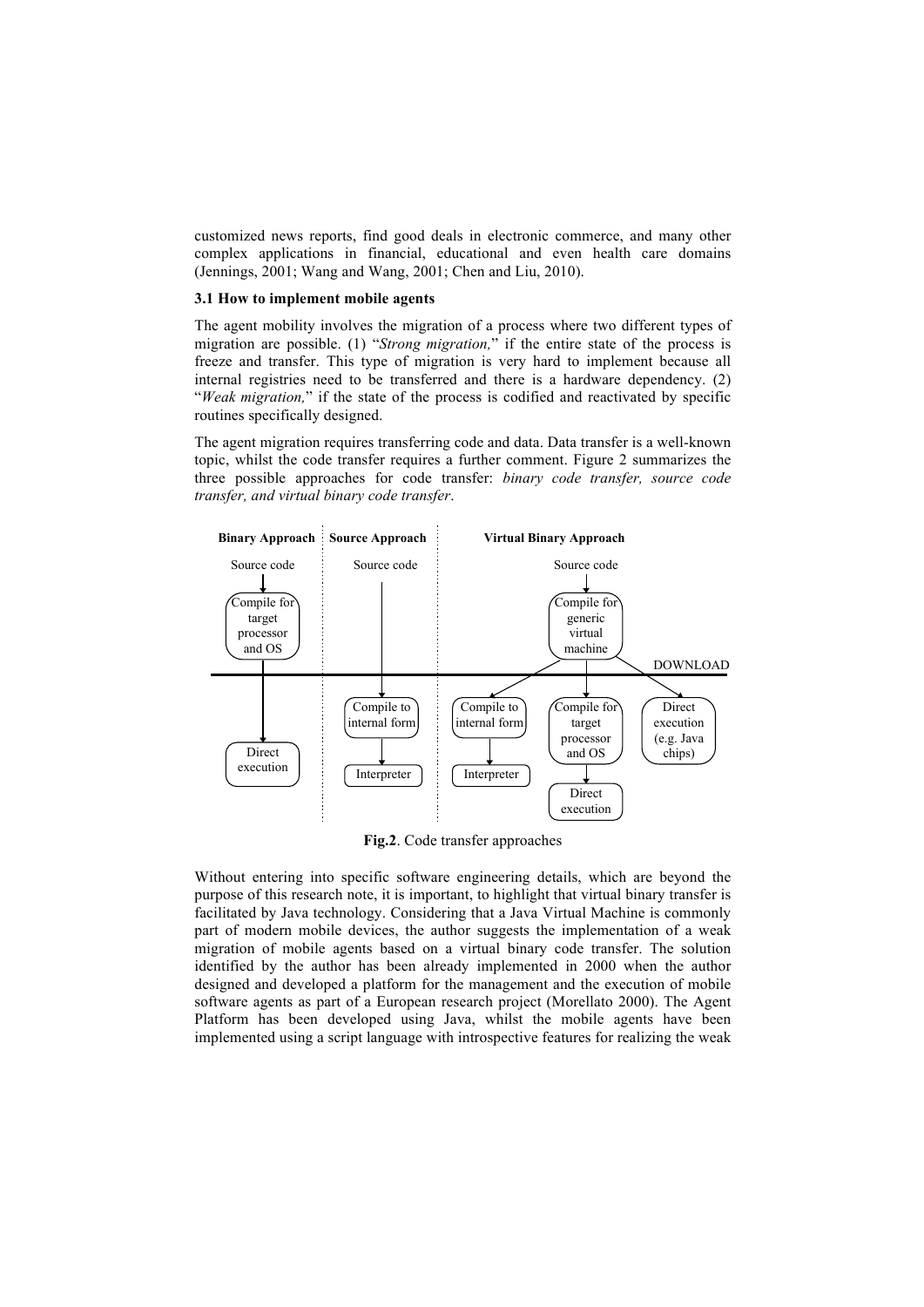migration. A run-time code introspection is the key for allowing the capture of agent's context during its execution and to freeze the state before transfering the execution.

On modern smartphones and tablets a similar framework can be implemented for mobile agents. Usually mobile devices are already equipped with a Java Virtual Machine and so a dedicated agent platform could be installed as a simple 'App'.

### **3.2 Mobile Agent technologies**

In the last decade, many studies on the mobile agents have emerged in different domains. Electronic commerce and Internet application based on auctions, transaction processing and automated distributive resource allocation seem to present the best scenario to employ mobile agent technologies (Vogler et al., 1998; Yokoo & Fujita, 2001; Bellifemine et al., 2007). However, remote monitoring, cellular telecommunications, location aware computing and context-aware applications have the highest potential-growth within the adoption of mobile agents (O'Hare & O'Grady, 2003). The following is a brief list of some of the existing technologies:

- **Aglets** is the project developed by IBM Tokyo Research Lab on the electronic commerce by implementing weak migration of agents.
- **TACOMA** (Tromso and Cornell Mobile Agent) implements the weak migration with a briefcase for TCL interpreter.
- **JADE** is an FIPA- compliant software framework that facilitates development of interoperable multi-agent systems under an Open Source License.
- **JACK** is a commercial software development framework based on Java for the realization of Beliefs, Desires and Intention – BDI agent-based systems.
- **Cougaar** is a Java-based agent architecture in the domain of US military logistics planning and execution.
- **MOBIFLEX** is an architecture based on JADE which combines mobile agents and web services for the design of a platform for integrating Healthcare Information Systems.
- **SCEM** is also implemented with JADE and is a multi-agent system created to take into account the distributed nature of the supply chain and to facilitate autonomous and corrective control actions.
- MATS is a multi-agent tourism system which aims to provide relevant and updated information according to the users' interests.

# **4 Mobile Agent in Tourism**

A decade ago, Vinaja and Sircar (2003) anticipated the diffusion of agent-based technologies: "Agent orientation is no longer an emerging technology, but rather a powerful approach that is pervasive in systems and applications in almost every single area" (p. 20). Several security and agent communication matters have still important challenges to face and each agent platform or agent-based framework has to solve issues related to authorization, stability, remote manageability, tracking, network coordination and systems access legacy (Wang & Wang, 2001).

Software applications in tourism can benefit from mobile agents. Ubiquitous and smart content delivery is probably the area where researchers are experimenting more their theories and applications by targeting tourists. Electronic guides, aids for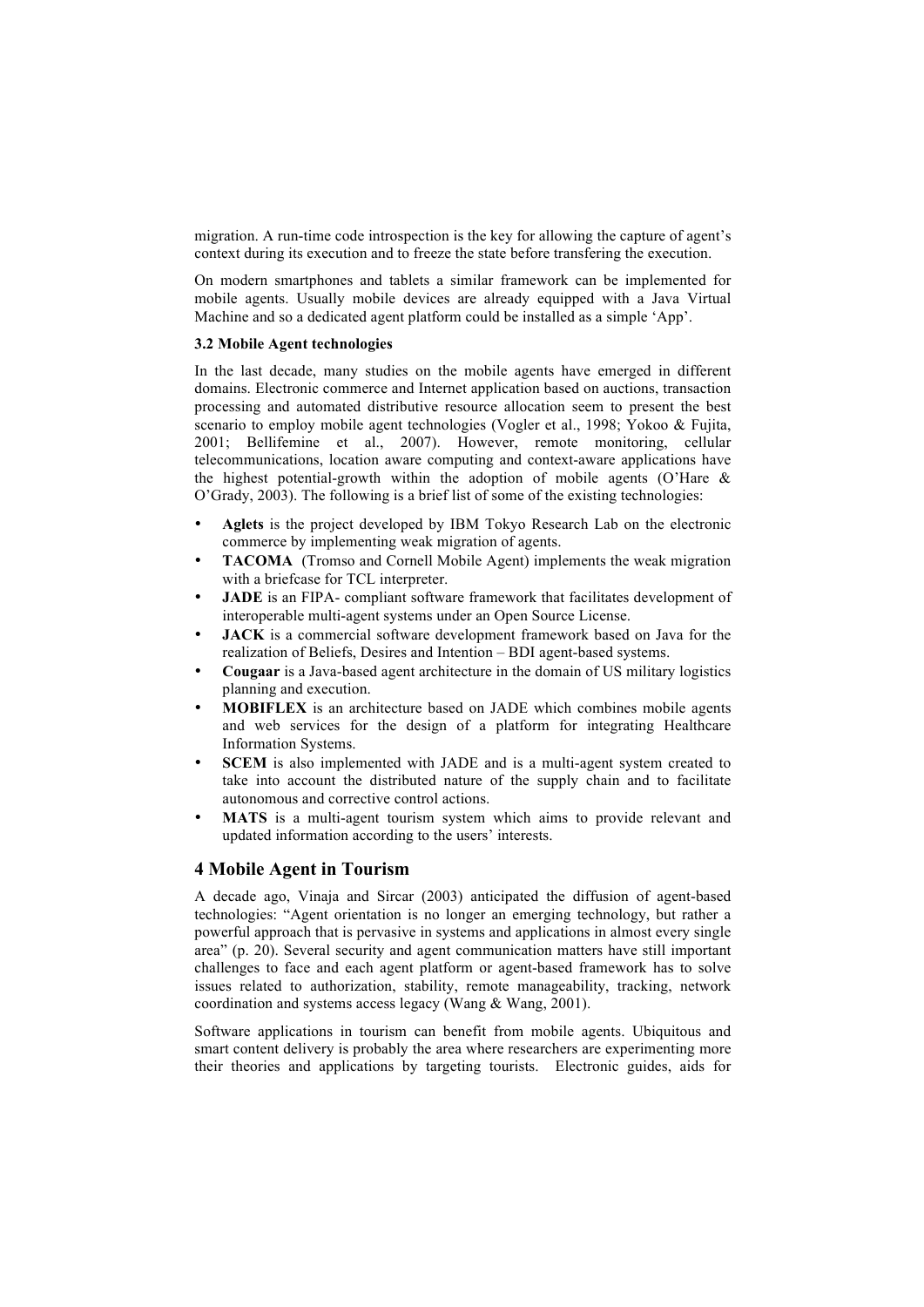visitors to museums, arts' galleries, and exhibitions have been developed to support users in indoor environments. More recently, numerous prototype systems have also been created to enrich tourist experiences in outdoor environments and tourism destinations. **TravelMate** is a system with a multi-modal user interface developed for San Francisco. **GUIDE** is a context sensitive tourist guide for the city of Lancaster. The **Personal Travel Assistant** uses agents to plan travel itineraries on behalf of its users. **Gulliver's Genie** is a context sensitive travel guide. A multi agent system with multimedia database augmented with geographic information system. (O'Hare & O'Grady, 2003). Bearzotti et al. (2012) present an updated collection of agent systems and prototypes based on mobile agents for the management of the supply chain and the support of intra-organizational activities. Other examples of pioneering contextaware research projects are undertaken under the umbrella of Smart-Cities.

Today the modern mobile devices have enough computing power to make the execution of distributed applications directly possible for users' smart-phones and information can be processed and rendered on the devices. Mobile software agents paradigm could be adopted for a new generation of tourism applications where users can personalize and delegate software agents to retrieve information or negotiate deals starting from their devices. The integration of context-aware features with information acquired locally or on the Internet can enhance augmented reality services with a less network usage. Users would need to access the Net to retrieve their mobile agents for the required information instead of waiting online for information processing.

The Agent Oriented Software Engineering as already been recognized as effective paradigm to manage complexity of software systems and discontinued ubiquitous connections. The challenge for a public affirmation of technologies based on mobile agents relies in addressing security and privacy issues in a meaningful way. Ethical and legal dimensions are extremely important in the deployment of systems able to determine visitor's position and preferences. A failure to prevent potential technological abuse could deter the development of this technology.

# **References**

- Bearzotti L.A., Salomone E., Chiotti, O.J. (2012). An autonomous multi-agent approach to supply chain event management. *International Journal Production Economics* 135. 468–478.
- Bellifemine, F. Caire, G., Poggi , A., Rimassa, G. (2007). JADE: A software framework for developing multi-agent applications. Lessons learned. *Information and Software Technology* 50, 10–21.
- Beydoun G.,Low G.,Bogg, P.(2013).Suitability assessment framework of agent-based software architectures. *Information and Software Technology* 55. 673–689.
- Camacho D., Borrajo, D., Molina, J.M. (2001). Intelligent travel planning: A multiagent planning system to solve web problems in the e-tourism domain. *Autonomous Agents and Multi-Agent Systems* 4. 387–392.
- Chen, B., Liu, W. (2010). Mobile Agent Computing Paradigm for Building a Flexible Structural Health Monitoring Sensor Network. *Computer-Aided Civil and Infrastructure Engineering* 25. 504–516.
- FIPA (1998). Foundation for Intelligent Physical Agent Specification.Part1,Agent Management. Part2, Agent Comunication Language. <http://www.fipa.org>.

Franklin, S.,Graesser, A. (1997). Is it an Agent, or just a Program?: Ataxonomy for